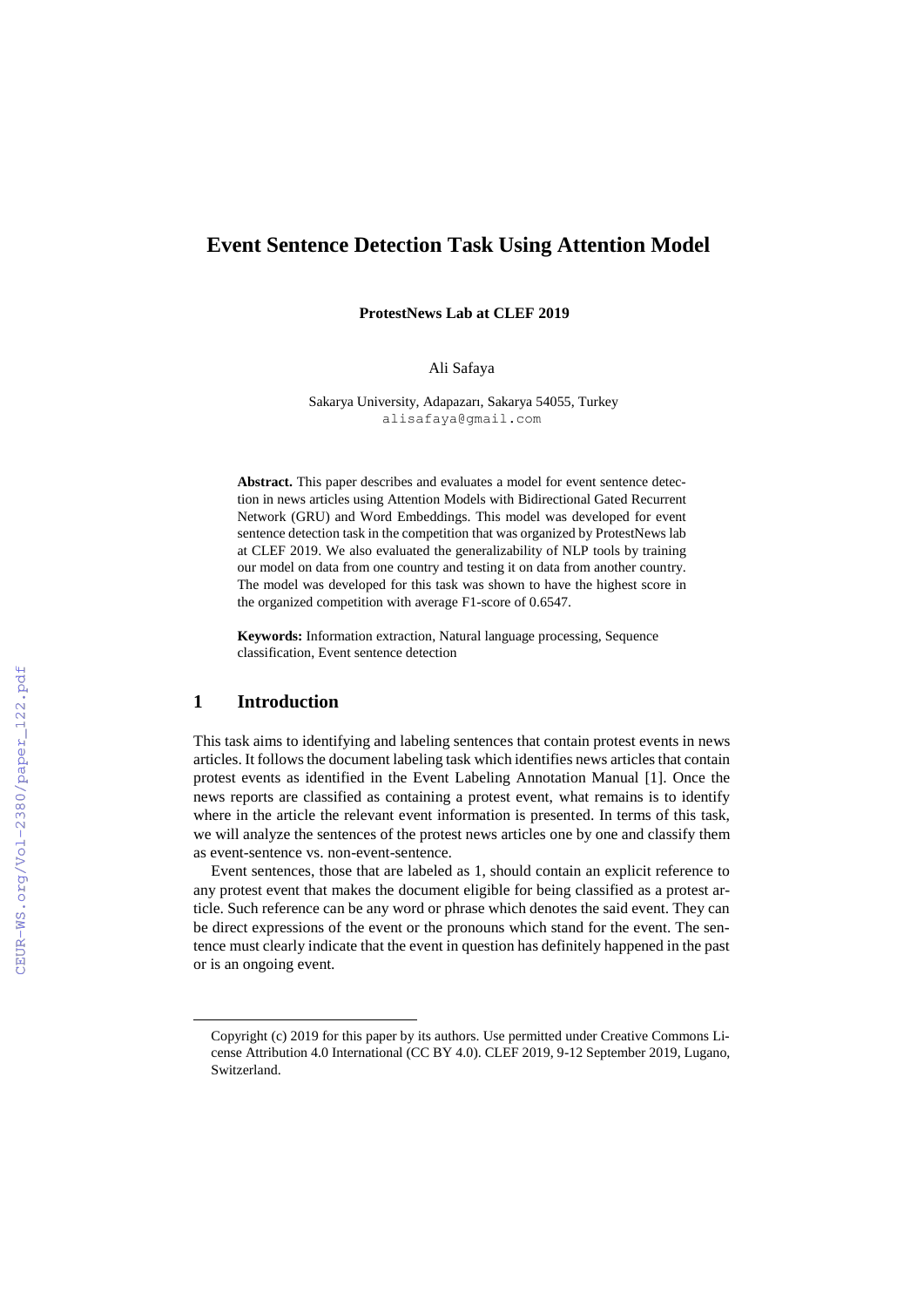Non-event sentences, i.e. those that are labeled as 0, are the ones which does not contain any event reference in the past, the present or the future.

The main goal for this task is to set a baseline in evaluating generalizability of the NLP tools. The setting was proposed facilitates testing and improving state-of-the-art methods for text classification and information extraction on English news article texts from India and China. The direction of ProtestNews lab work is towards developing generalizable information systems that perform comparatively well on texts from multiple countries [2].

# **2 Data Collection and Methodology**

ProtestNews lab organizing committee have collected online English news articles from India and China. The annotation process started by labeling articles in a sample of news articles as containing protest or not which will be used for Task 1. Sentences of these positively marked documents are then labeled as containing protest information or not. These sentences should contain either an event trigger or a reference to an event trigger in order to be labeled as positive [2].

| Data set         | Negative | Positive | All  |  |
|------------------|----------|----------|------|--|
| Training-India   | 4897     | 988      | 5885 |  |
| Validation-India | 525      | 138      | 663  |  |
| Test-India       | ∗        | $\ast$   | 1107 |  |
| Test-China       | ∗        | ∗        | 1235 |  |

**Table 1.** Distribution of collected data samples

(\*) Was kept hidden by the commission of the lab.

Our deep learning based model was trained using Training-India set and Validated on Validation-India set, the data retrieved from China was not involved in training at all, so when the model was evaluated on the test sets we could obtain independent and generalized results.

F1-score metric (1), was used in the evaluation process for this task, as it gives more accurate assessment results for this kind of tasks where there is non-equal number of negative and positive samples.

$$
F_1 = \frac{2 \times Precision \times Recall}{Precision + Recall} \quad (1)
$$

#### **2.1 Preprocessing and Tokenization**

Before feeding data into the model, our text samples which are sentences taken from articles were to be cleaned and parsed into lower case words.

Because word embeddings were used in the classification process, a word index had to be created according to the embeddings set in use and once word sequences were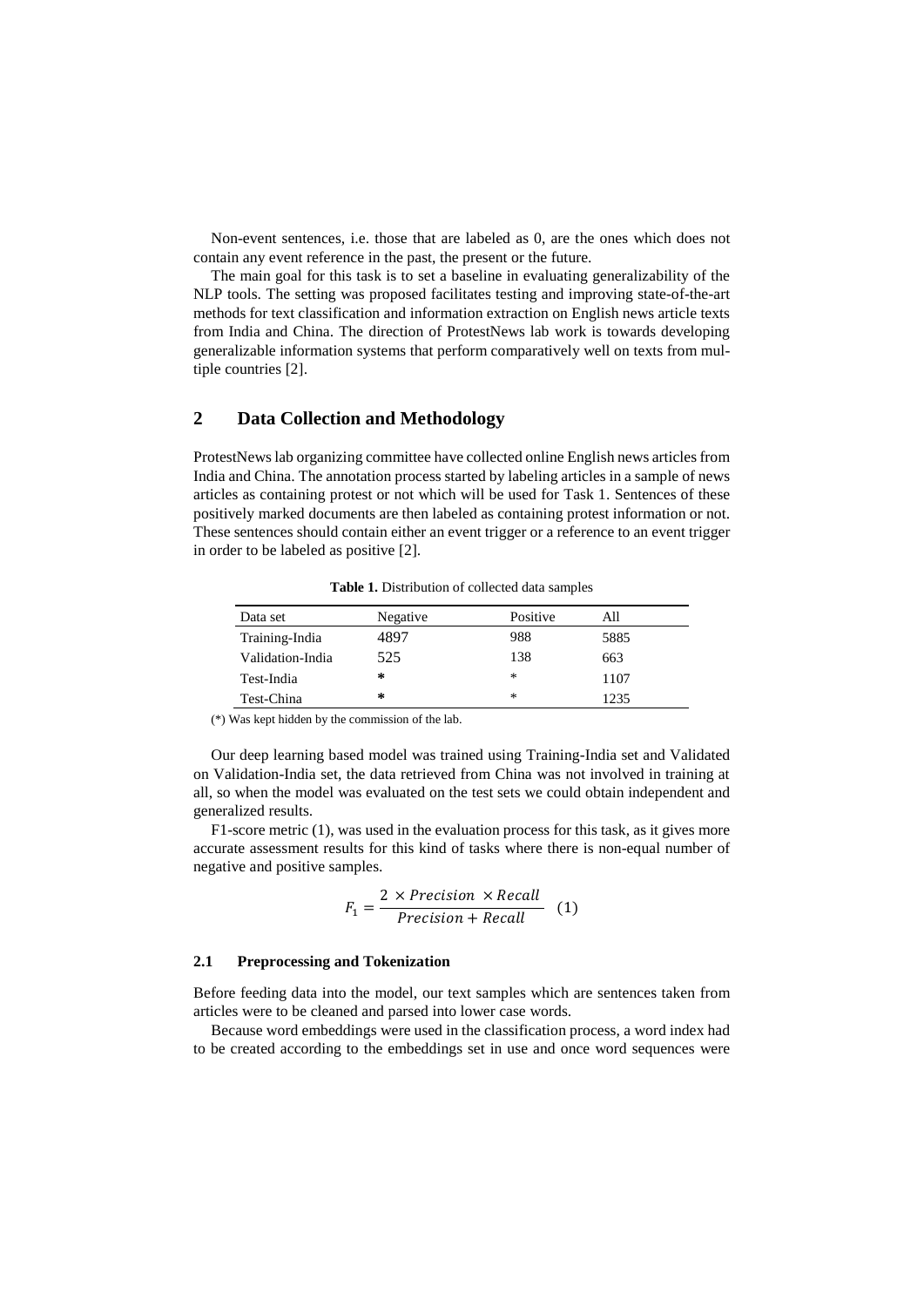obtained, some of irrelevant words had to be dropped and those words were determined by the word index.

Also the sequences had to have fixed length of tokens, so sequence length was limited to 35 tokens. Longer sequences where truncated and shorter sequences were prepadded with 0 indexed token in order to reach 35 tokens.

### **2.2 Word Embeddings**

To feed those word sequences to our deep learning model every token had to be represented by some value or vector. In this model word based representations were used, so every word was replaced by embedding vector. This embeddings vector set was obtained from Google's pretrained set [3]. Which was trained using word2vec [4] algorithm on part of Google News database (100 billion words) and contains 300 dimensional vectors for 3 million English words. In this work only the most frequent 400000 vocabulary were used in the word index.

Every token was replaced by 300 dimensional vector and maximum sequence length was limited to 35 token. So every sentence was represented by matrix of shape (300, 35).

# **3 Bidirectional Gated Recurrent Unit (GRU)**

In sequence classification tasks, Recurrent Neural Networks (RNN) and its variations had always been the state-of-art tool. After obtaining an embedding for each sample, the main approach will be using bidirectional GRU [5]. As Fig. 1 shows, every layer of Bidirectional GRU, contents of GRU cells for each direction.



**Fig. 1.** Bidirectional GRU network model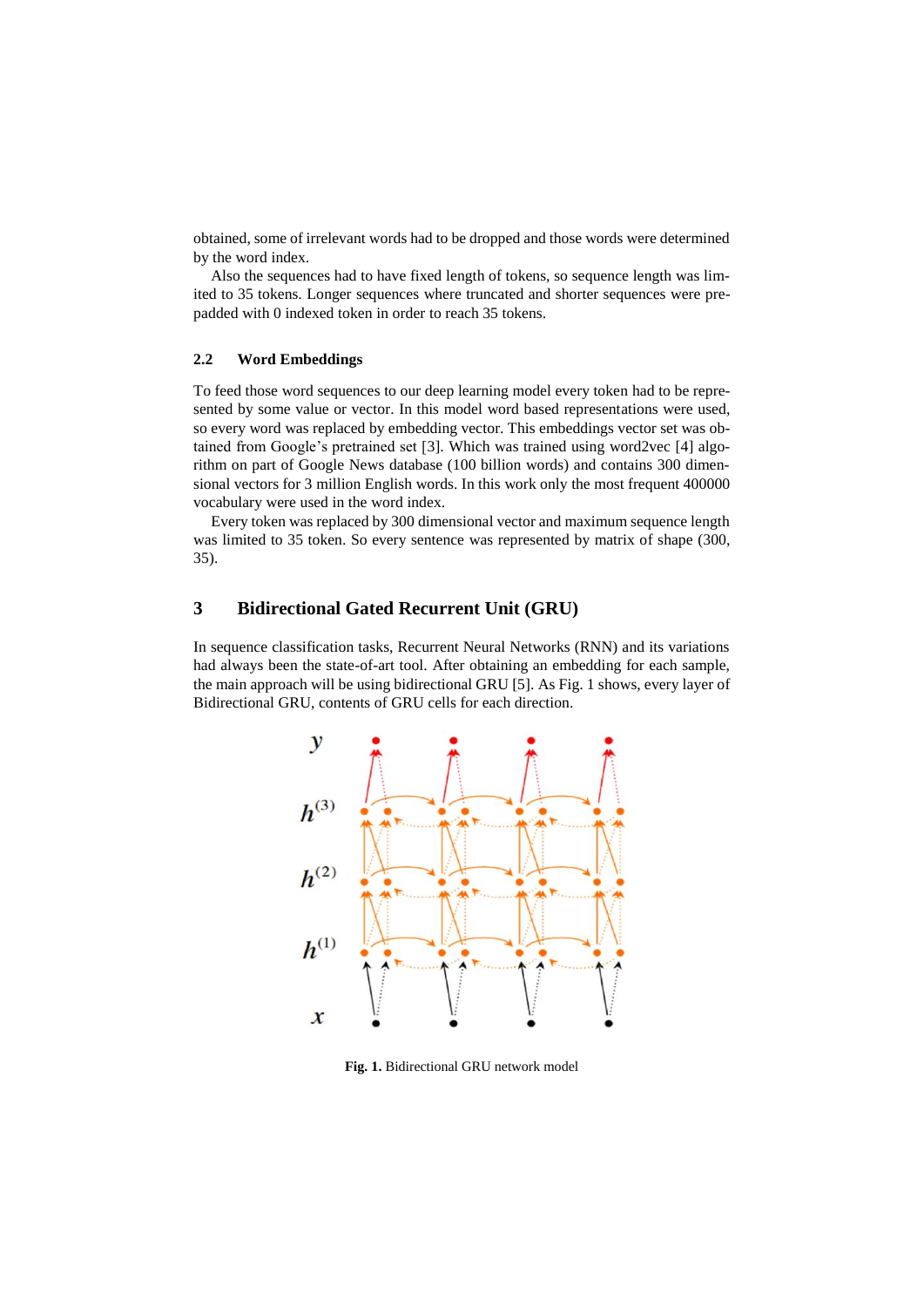Every cell has two gates; an update gate  $z_t$  and reset gate  $r_t$  (Fig. 2). Sigma representations demonstrate these gates: which allows a GRU to carry information over many time periods to influence a future time zone.



**Fig. 2.** GRU Cell structure<sup>1</sup>

### **4 Attention Models**

 $\overline{a}$ 

Attention Models were firstly represented in 2015 by Dzmitry Bahdanau et al [5]. Past conventional methods used to find features from the text by doing a keyword extraction and some words are more helpful in determining the category of a text than others. However, in this method the sequential structure of the text is not fully used. With deep learning methods, while we can take care of the sequence structure, the ability to give higher weight to more important words is lost.

The firstly proposed model was meant for Machine Translation purposes, while using Attention Models mechanism for text classification tasks was proposed in the paper written jointly by CMU and Microsoft in 2016 [6]. In author's words:

*Not all words contribute equally to the representation of the sentence meaning. Hence, we introduce attention mechanism to extract such words that are important to the meaning of the sentence and aggregate the representation of those informative words to form a sentence vector*

In this model (see Fig. 3) the Attention layer is added after the last GRU layer. So the Attention Models output is the dot product of Attention Similarity Vector *s<sup>i</sup>* and GRU cells output *ai*.

<sup>1</sup> <http://colah.github.io/posts/2015-08-Understanding-LSTMs/> last accessed on June 2019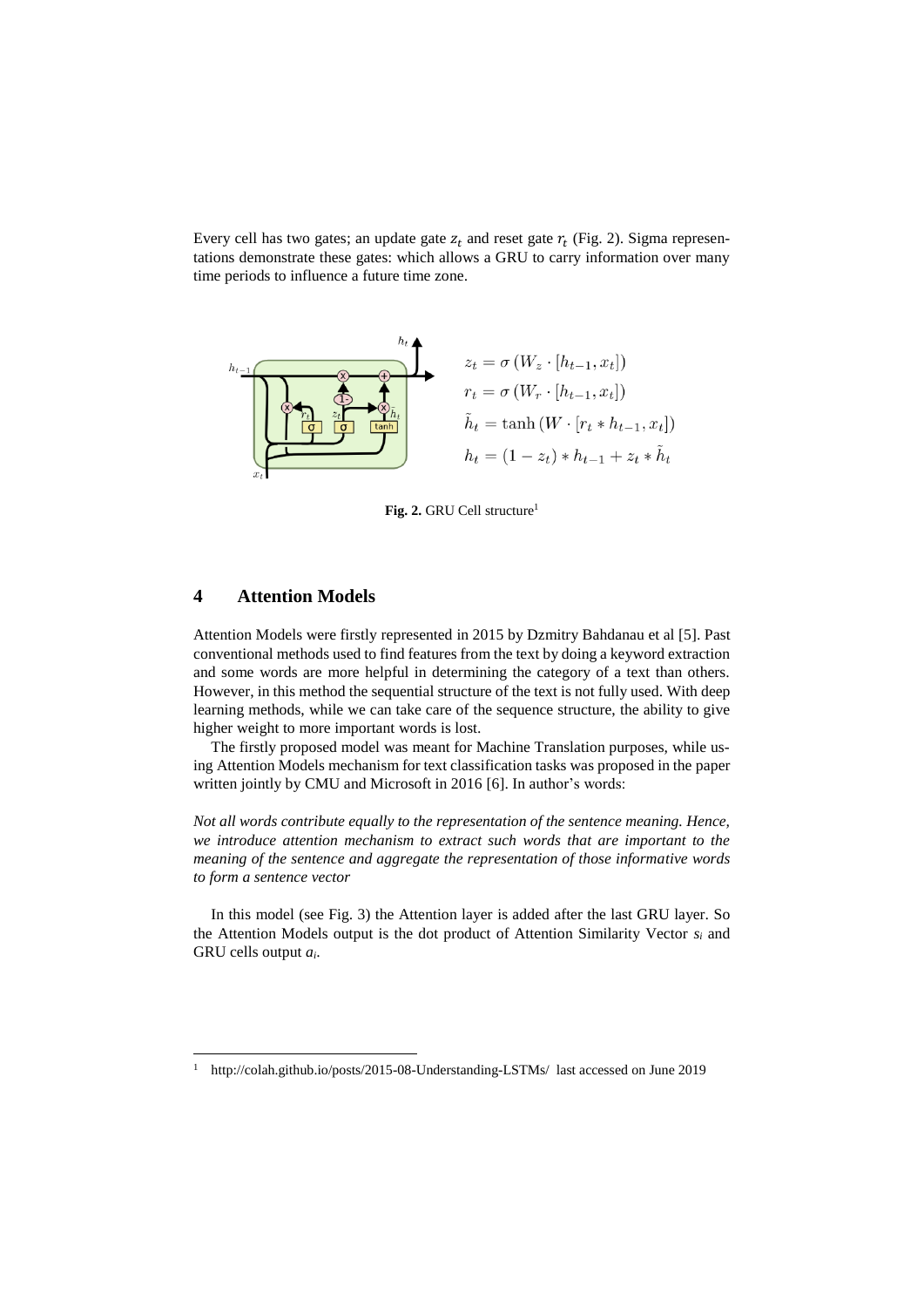

**Fig. 3.** Bidirectional GRU with Attention Model

The main goal is to create scores (*si*) for every word in the text, which is the attention similarity score for a word. Here in Fig. 4, we could see how those scores are calculated.



Fig. 4. Context vector calculation method<sup>2</sup>

 $\overline{2}$ <sup>2</sup> [https://mlwhiz.com/blog/2019/03/09/deeplearning\\_architectures\\_text\\_classification/](https://mlwhiz.com/blog/2019/03/09/deeplearning_architectures_text_classification/) last accessed on June 2019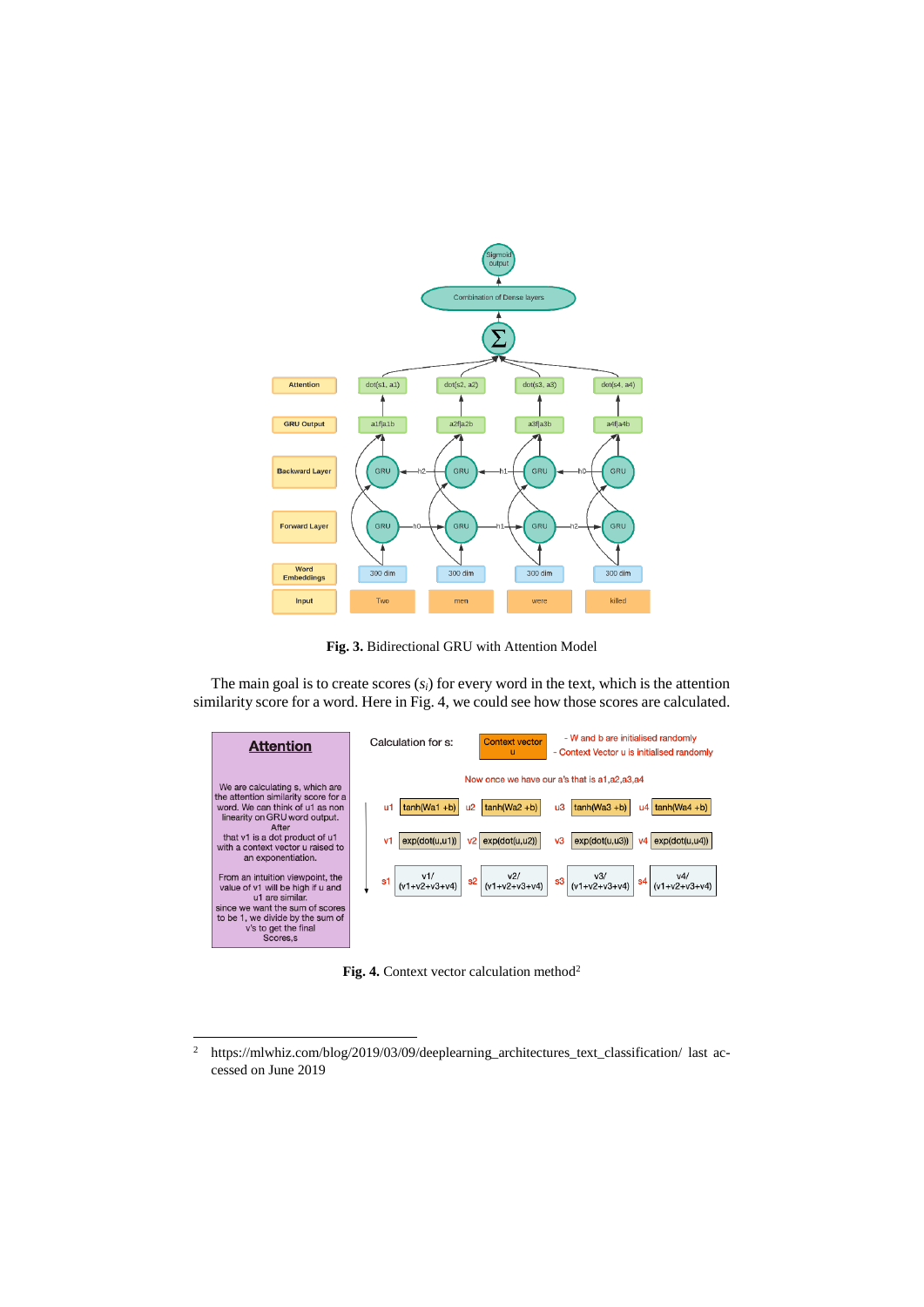These final scores are then multiplied by GRU output for words to weight them according to their importance. After which the outputs are summed and sent through dense layers and then to the last output function [7].

# **5 Modeling The Network and Evaluation**

Machine learning model is shown in Fig. 4. After Embedding layer two Bidirectional GRU layers are introduced, with 128, 64 cells respectively. On the top of them an Attention with Context layer was added and followed by dense layer of 64 nodes with ReLU as their activation function. Finally an output layer was added with one node containing sigmoid function for binary classification output.



**Fig. 5.** Our deep learning models structure

The model was trained on Training-India dataset (see Table 1) for 8 epochs using Nadam [8] as optimizer function and validated through Validation-India dataset.

While testing the model on test datasets it could be observed (as in Table 2) that performance (F1-score) dropped from 0.70 on Test-India dataset which is the same source that Training data was obtained, to 0.60 on Test-China dataset.